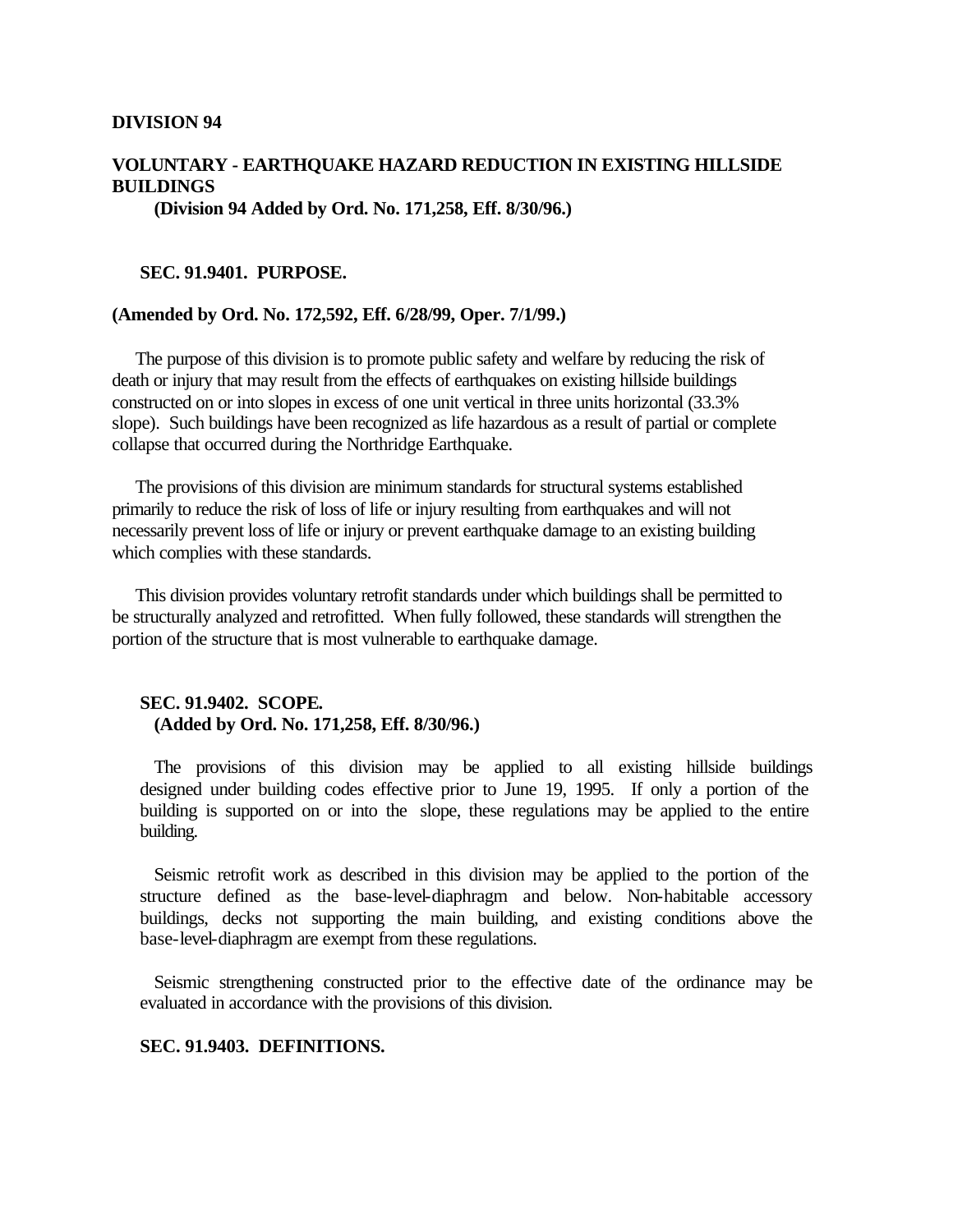For the purpose of this division, in addition to the applicable definitions, symbols and notations in this Code, certain additional terms are defined as follows:

**BASE (BASE LEVEL)** is the level at which the earthquake motions are considered to be imparted to the structure or the level at which the structure as a dynamic vibrator is supported.

**BASE-LEVEL-DIAPHRAGM** is the floor at, or closest to, the top of the highest level of the foundation.

**DIAPHRAGM ANCHORS** are assemblies that connect a diaphragm to the adjacent foundation at the uphill diaphragm edge.

**DIAPHRAGM BACKSPAN** is the horizontal cantilevered distance parallel to the direction of the lateral force, between the outermost vertical lateral force resisting elements and the edge of the diaphragm.

**DOWNHILL-DIRECTION** is the descending direction of the slope approximately perpendicular to the slope contours.

**FOUNDATION** is the concrete or masonry which supports a building, including footings, stem walls, retaining walls, and grade beams.

**FOUNDATION EXTENDING IN THE DOWNHILL-DIRECTION** is a descending foundation and approximately perpendicular to the uphill foundation.

**FOUNDATION, UPHILL** is a foundation parallel and closest to the uphill diaphragm edge, as defined herein.

**HILLSIDE BUILDING** is any wood frame building or portion thereof constructed on or into a slope steeper than one unit vertical in three units horizontal (33.3% slope).

**PRIMARY ANCHORS** are diaphragm anchors designed for and providing direct connection as described in Sections 91.9406.2 and 91.9406.3 between the diaphragm and the uphill foundation.

**RETROFIT** is an improvement of the lateral force resisting system of the structure by an alteration of existing or addition of new structural elements.

**SECONDARY ANCHORS** are diaphragm anchors designed for and providing a redundant diaphragm to foundation connection, as described in Section 91.9406.4.

**UPHILL DIAPHRAGM EDGE** is the edge of the diaphragm adjacent to or closest to the highest ground level at the perimeter of the diaphragm.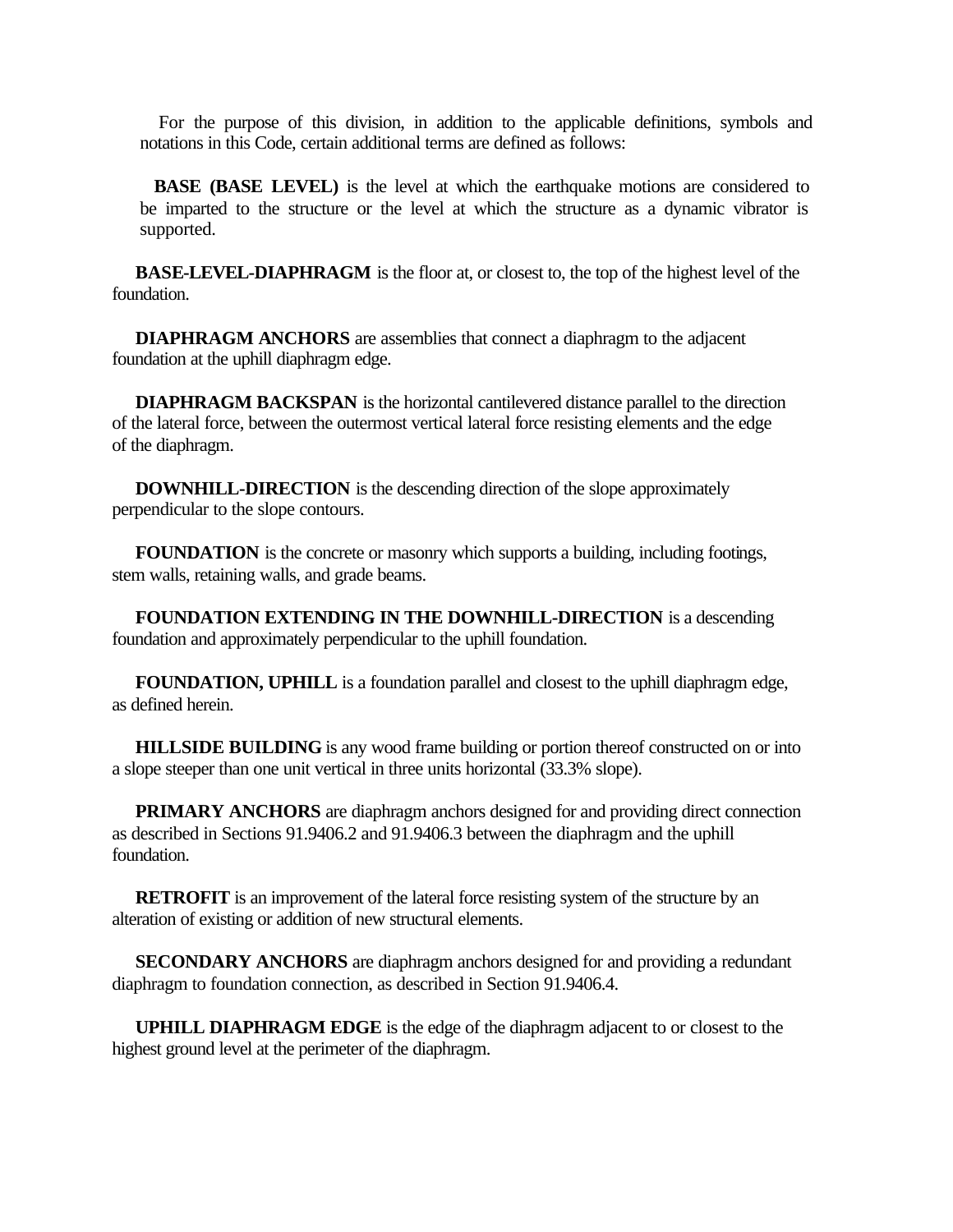## **SEC. 91.9404. GENERAL REQUIREMENTS. (Added by Ord. No. 171,258, Eff. 8/30/96.)**

Except as modified herein, the analysis and design of the work within the scope of this division shall be in accordance with Division 16 of this Code.

## **SEC. 91.9405. PRE-DESIGN INVESTIGATION. (Added by Ord. No. 171,258, Eff. 8/30/96.)**

The engineer or architect shall prepare a pre-design field investigation report in accordance with Department guidelines and shall file the report when the plans are filed for permit. The plans shall include a description of the existing lateral force resisting system at and below the base.

## **SEC. 91.9406. ANALYSIS AND DESIGN. (Added by Ord. No. 171,258, Eff. 8/30/96.)**

**91.9406.1. General.** Every hillside building within the scope of this division shall be analyzed, designed, and constructed in accordance with the following provisions.

**91.9406.1.1. Base for Seismic Design Defined.** The base for seismic design is defined as follows:

1. **Downhill-Direction.** For seismic forces acting in the downhill- direction, the base of the building shall be the floor at or closest to the top of the highest level of the foundation.

2. **Normal to the Downhill-Direction.** For seismic forces acting normal to the downhill-direction, the distribution of seismic forces over the height of the building using U.B.C. Section 1628.4, shall be determined using the height measured from the top of the lowest level of the building foundation. Retrofitting, however, shall only be required at the base-level-diaphragm and below.

**91.9406.1.2. Design Base Shear.** The design base shear shall be that required at the time of the original building permit, but not less than  $V = 0.133$  *W*.

#### **91.9406.2. Base Shear Resistance in the Downhill-Direction.**

**91.9406.2.1. General.** The base shear in the downhill-direction, including forces from the base-level-diaphragm, shall be resisted through primary anchors from diaphragm struts or collectors provided in the base level framing to the foundation.

**91.9406.2.2. Location of Primary Anchors.** A primary anchor and diaphragm strut or collector shall be provided in line with each foundation extending in the downhill-direction. Primary anchors and diaphragm struts or collectors shall also be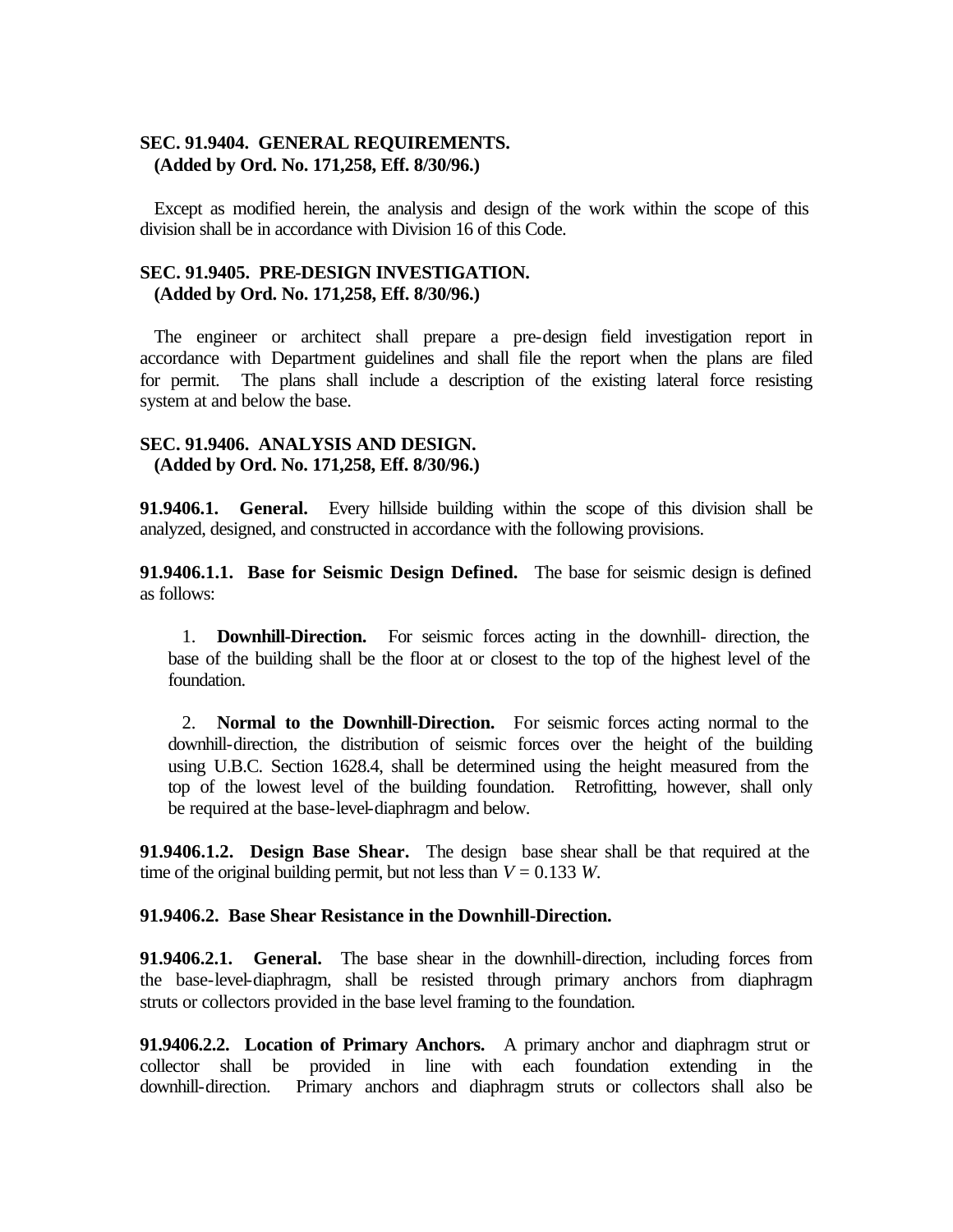provided where interior vertical lateral force resisting elements occur above and in contact with the base-level-diaphragm.

The base-level-diaphragm shall be provided with primary anchors designed for the tributary forces spaced at a maximum 30 feet (9145 mm) on center. Where the floor below the base extends to the uphill foundation, and the foundation at the base is not adequate to resist the forces from the primary anchors, the base shear may be transferred to that lower level and the primary anchorage made at that lower level. The connection shall be made directly to the foundation. The existing foundation shall be evaluated as specified in Section 91.9406.11.

# **91.9406.3. Seismic Forces on Floor Levels Below the Base in the Downhill-Direction.**

**91.9406.3.1. General.** All floor diaphragm connections between floor diaphragms below the base level diaphragm shall be designed in accordance with the provisions of this section.

**91.9406.3.2. Design.** Each floor level below the base defined in Section 91.9406.1.1 shall be designed for all tributary loads at that level using a minimum seismic force factor not less than the base shear coefficient.

**91.9406.3.3. Direct Connections. (**Each floor level shall be directly connected to the foundation through a system of primary anchors at that level as required for the base as specified in Section 91.9406.1.1.

## **91.9406.4. Secondary Anchors from Diaphragm to Foundation for Seismic Forces at and Below the Base in the Downhill-Direction.**

**91.9406.4.1. General.** In addition to the anchors required by Sections 91.9406.2 and 91.9406.3, the floor diaphragm for levels at and below the base shall be anchored to the uphill foundation at the level of the diaphragm, as specified in this section.

## **EXCEPTION:**

Secondary anchors are not required where:

1. the concrete or masonry foundations in the downhill-direction are spaced at not more than 30 feet (9145 mm) on center and extend up to and are directly connected to the base-level-diaphragm for at least 70 percent of the diaphragm depth; or

2. the diaphragm is separated from the mudsill at the uphill foundation by a cripple wall which has anchor bolts and is braced in the plane of the wall and constructed with studs that are no less than 12 inches (305 mm) in height and primary anchors are spaced a maximum of 20 feet (6096 mm) on center; or

3. the deflection of the plywood floor diaphragm between adjacent primary anchors is calculated to be less than 1/4 of an inch (6.4 mm).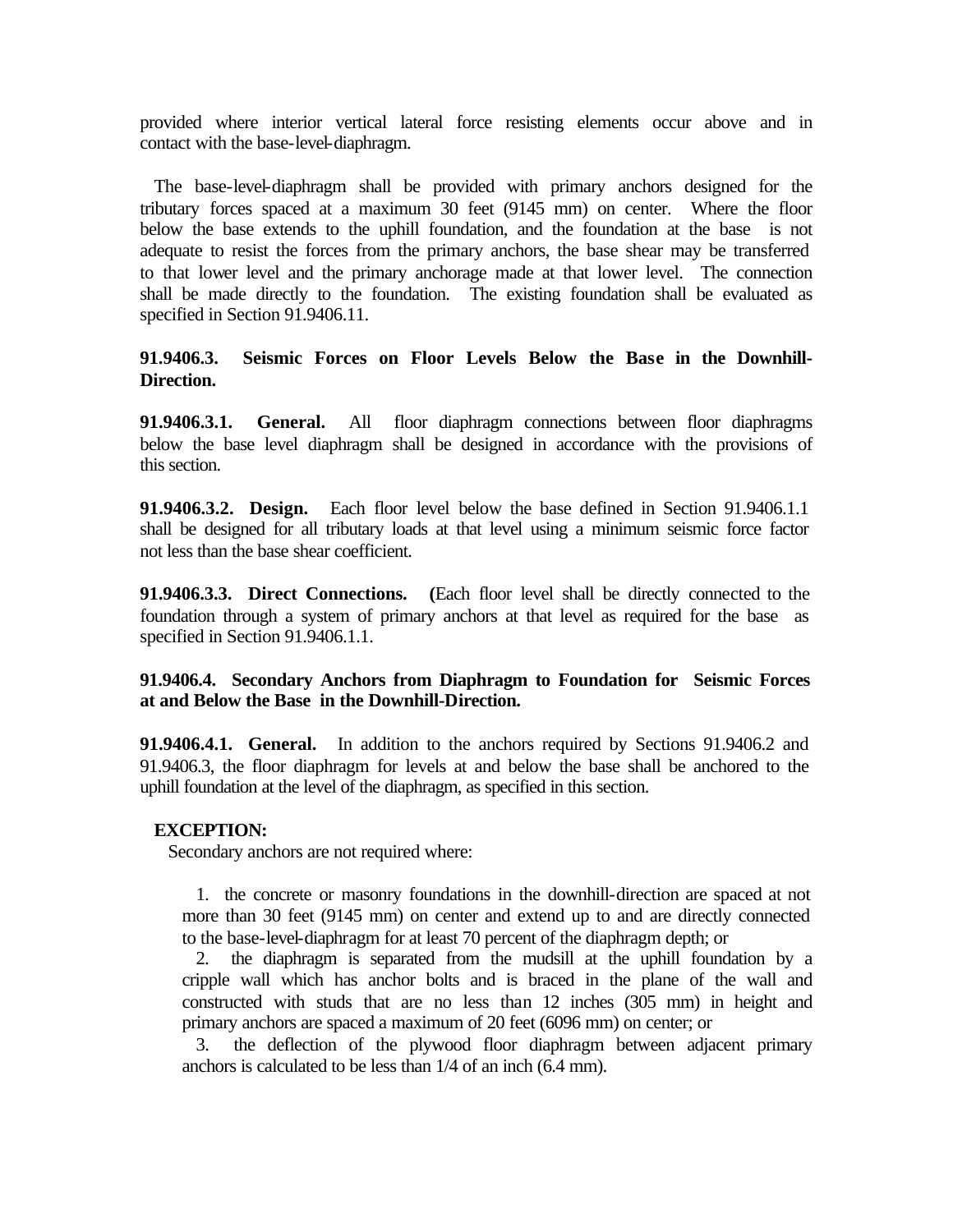**91.9406.4.2. Diaphragm Anchors.** Secondary anchors required by this section shall be provided at each level at and below the base of the building. Diaphragm anchors shall be fully developed into the diaphragm and be connected to the foundation at the uphill diaphragm edge to develop the forces required by this section.

**91.9406.4.3. Anchor Spacing.** Secondary anchors required by this section shall be uniformly distributed along the uphill diaphragm edge and shall be spaced a maximum of four feet (1219 mm) on center.

**91.9406.4.4. Anchor Capacity for Floor Diaphragms at the Base and Below.**  Secondary anchors at the base and below shall be designed for a uniformly distributed minimum force equal to the total primary anchorage design force at that level divided by the length of the uphill diaphragm edge, but shall not be less than 300 pounds per lineal foot (4.37 kN/m). The existing foundation need not be checked to resist the additional forces induced by the system of secondary anchors; however, the existing foundation shall be evaluated as specified in Section 91.9406.11.

# **91.9406.5. Design of Anchorage.**

**91.9406.5.1. General.** Primary and secondary anchors, and diaphragm struts and collectors, shall be designed in accordance with the provisions of this section.

**91.9406.5.2. Anchorage.** The structure shall be anchored to the foundation as specified in Sections 91.9406.2, 91.9406.3 and 91.9406.4.

**91.9406.5.3. Fasteners.** All bolted fasteners used to develop connections to wood members shall be provided with square plate washers at all bolt heads and nuts. Washers shall be minimum 3/16 inch (4.8 mm) thick and two inch (51 mm) square for 1/2-inch (12.7 mm) diameter bolts, and 1/4 inch (6.4 mm) thick and 2-1/2 inch (64 mm) square for 5/8 inch (15.9 mm) diameter or larger bolts. Nuts shall be wrench tightened prior to covering.

**91.9406.5.4. Fastening.** The diaphragm to foundation anchorage shall not be accomplished by the use of toe nailing, nails subject to withdrawal, or wood in cross grain bending or cross grain tension.

**91.9406.5.5. Size of Wood Members.** Wood diaphragm struts, collectors, and other wood members connected to primary anchors shall not be less than three inch (76 mm) nominal width members or doubled two inch (51 mm) nominal width members. Doubled two inch (51 mm) nominal width members shall be fastened together according to the provisions of Division 23 of this Code. Secondary diaphragm anchors as specified in Section 91.9406.4 may be developed through existing two inch (51 mm) nominal width framing members. The effects of eccentricity on wood members shall be evaluated as required per Section 91.9406.5.9.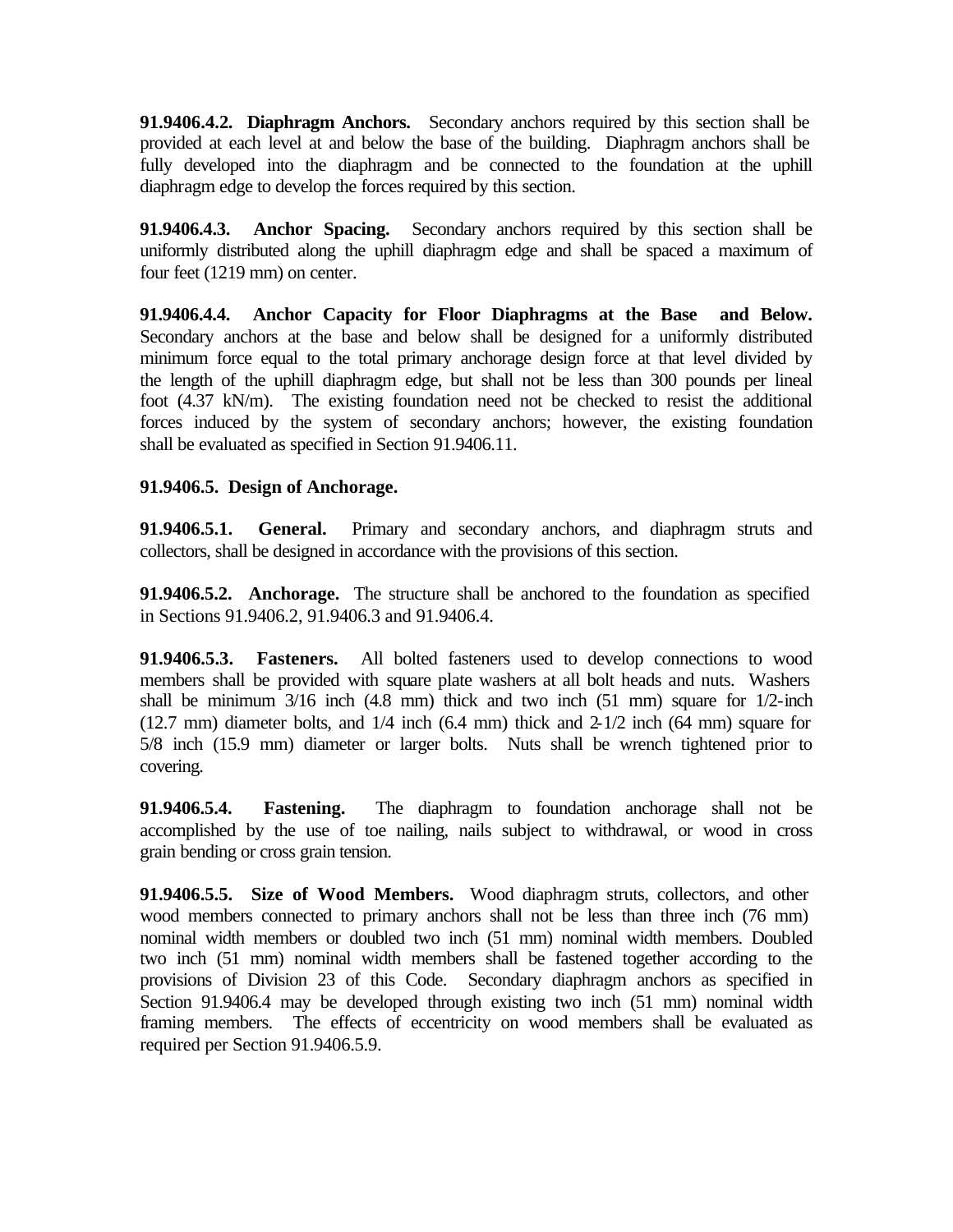**91.9406.5.6. Design.** Primary and secondary anchorage, including diaphragm struts, splices, and collectors shall be designed for 125 percent of the tributary force.

**91.9406.5.7. Allowable Stress Increase. (Amended by Ord. No. 172,592, Eff. 6/28/99, Oper.** 7/1/99.) The one-third allowable stress increase permitted under C.B.C. Section 1612.3 or 2316.2 shall not be permitted for materials using allowable stress design methods.

**91.9406.5.8. Seismic Load Factor. (Amended by Ord. No. 172,592, Eff. 6/28/99, Oper.** 7/1/99.) Steel elements of the diaphragm anchorage systems and continuity ties shall be designed by the allowable stress design method using a load factor of 1.7. The strength design specified in C.B.C. Section 1923.2, using a load factor of 2.0 in lieu of 1.4 for earthquake loading shall be used for the design of embedment in concrete.

**91.9406.5.9. Symmetry.** All seismic lateral force foundation anchorage and diaphragm strut connections shall be symmetrical. Eccentric connections may be permitted when demonstrated by calculation or tests that all components of force have been provided for in the structural analysis or tests.

## **91.9406.5.10. Load Path.**

**91.9406.5.10.1. Primary Anchors.** The load path for primary anchors shall be fully developed into the diaphragm and into the foundation. The foundation must be shown to be adequate to resist the concentrated loads from the primary anchors and must be shown to comply with the following:

1. Soil maximum bearing capacity for conventional footings shall be limited to 3000 psf (143.7 kPa) unless an approved geotechnical report permits higher bearing values.

2. Conventional continuous footings shall be analyzed for uplift forces induced by primary anchors.

3. Soil capacities need not be investigated for grade beam and caisson or pile foundations.

4. Shear stress in grade beams and tie beams shall be investigated for vertical component of primary anchor forces. Unless otherwise known, a maximum 2000 psi (13.8 MPa) concrete strength shall be assumed.

**91.9406.5.10.2. Secondary Anchors.** The load path for secondary anchors need not be developed beyond the connection to the foundation.

**91.9406.5.10.3. Above Base Uplift Forces.** The load path for uplift forces generated from above the base shall be analyzed and fully developed into the below base structural system.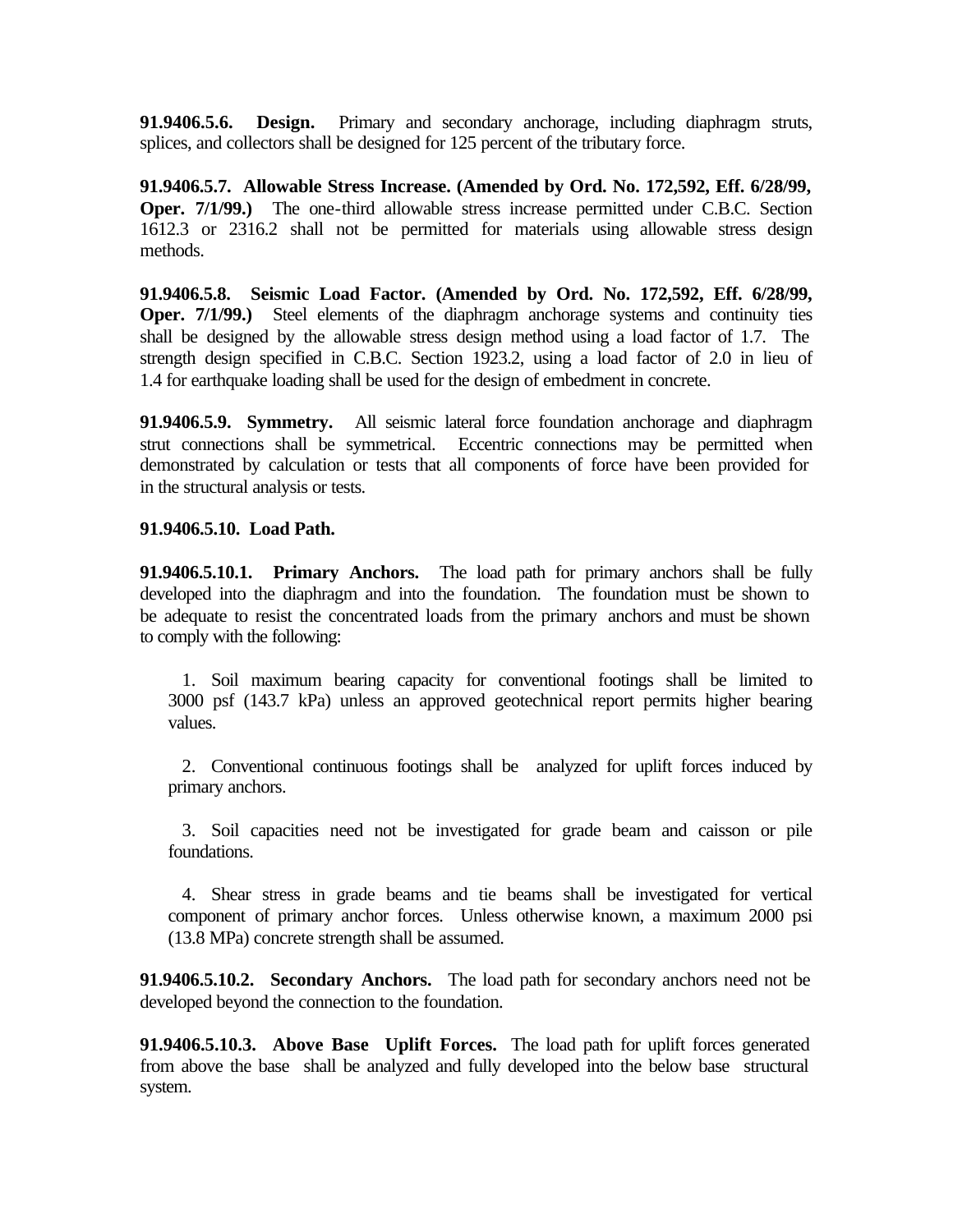#### **91.9406.6. Base Shear Resistance Normal to the Downhill-Direction.**

**91.9406.6.1. General.** Lateral force resisting elements acting in the normal to the downhill-direction shall be designed in accordance with the requirements of following Sections.

**91.9406.6.2. Base Shear.** In developing the base shear for seismic design, the structural system factor (Rw) shall not exceed six for bearing wall and building frame systems.

**91.9406.6.3. Vertical Distribution of Seismic Forces.** The distribution of seismic forces acting normal to the downhill-direction shall be determined using U.B.C. Section 1628.4 C.B.C. Section 1630.5. The height of the structure in Equation (28-8) of U.B.C. Section 1628.4 Equation (30-15) of C.B.C. Section 1630.5 shall be taken from the base which shall be measured from the top of the lowest level of the building foundation.

**91.9406.6.4. Drift Limitations.** The interstory drift below the base-level- diaphragm shall not exceed 0.005 times the story height. The total drift from the base-level-diaphragm to the top of the foundation shall not exceed 3/4 inch (19 mm). Where the story height or the height from the base-level-diaphragm to the top of the foundation varies because of a stepped footing or story offset, the height shall be measured from the average height of the top of the foundation. The calculated story drift shall not be reduced by the effect of horizontal diaphragm stiffness.

# **91.9406.7. Lateral Force Resisting Systems at the Base and Below in the Downhill-Direction.**

**91.9406.7.1. General.** As an alternative to providing primary anchor connections from diaphragms to foundation in the downhill-direction, the following systems may be used, provided their location and spacing is maintained as specified in Section 91.9406.2.2 for primary anchors.

**91.9406.7.2. Wood Shear Walls.** Wood structural panels or existing wood diagonal sheathed shear walls may be used provided:

1. The minimum length of shear wall shall be eight feet (2438 mm).

2. The minimum level length between steps in the shear wall sill shall be eight feet (2438 mm) and the maximum step height between adjacent sills shall be two feet eight inches (813 mm).

3. Sill plates do not slope and they bear on a level surface.

4. The design lateral forces shall be distributed to lateral force resisting elements of varying heights in accordance with the stiffness of each individual element. The stiffness of a stepped wood structural panel shear wall may be determined by dividing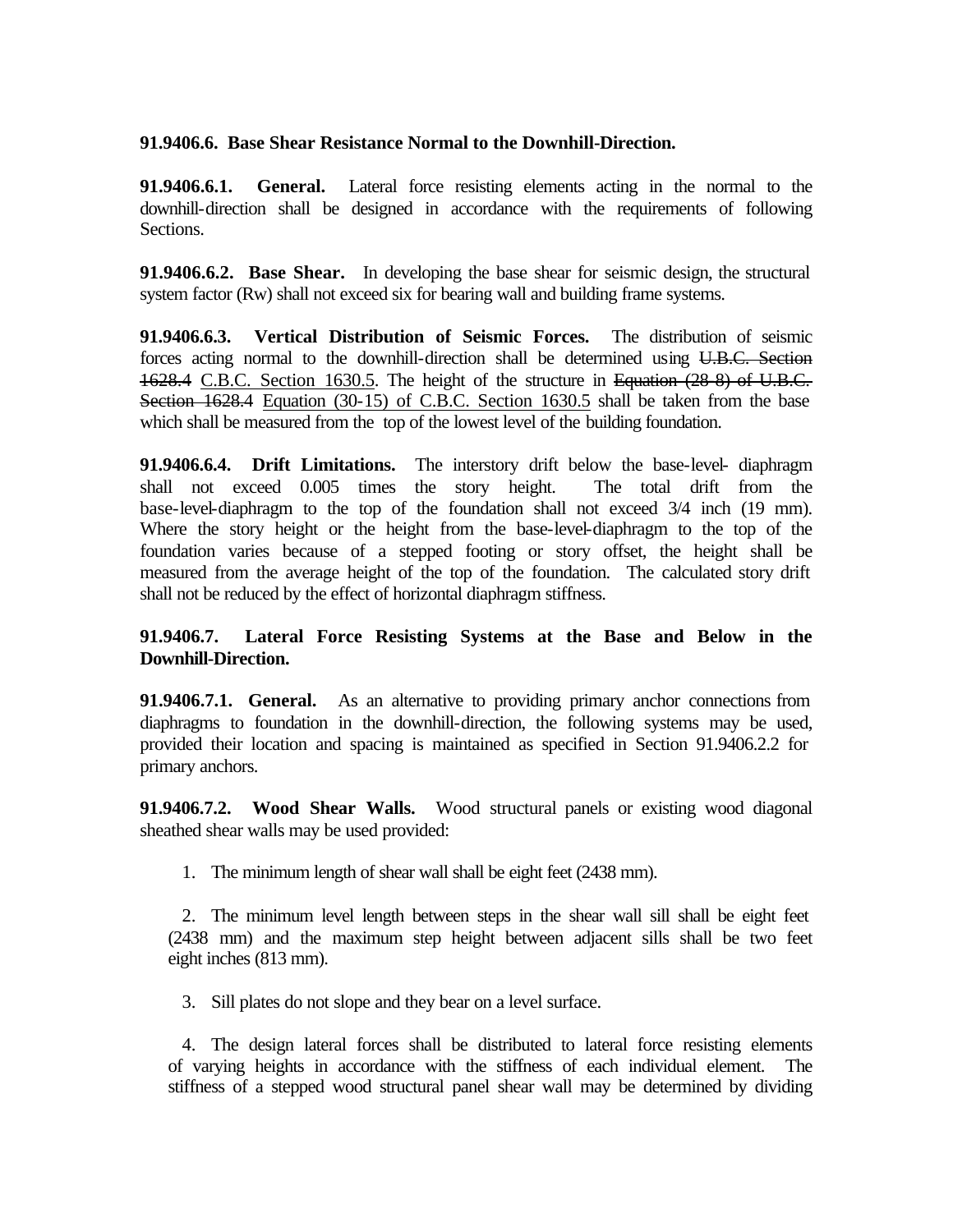the wall into adjacent rectangular elements, subject to the same top of wall deflection. Deflections of shear walls may be estimated by U.B.C. Standard 23-2 Section 23.223 or other equivalent methods. Sheathing and fastening requirements for the stiffest section shall be used for the entire wall. Each section of wall shall be anchored for shear and uplift at each step as an independent shear wall.

5. Actual configuration of steps shall be determined in the field at the time of pre-design investigation.

6. The drift limitations of Section 91.9406.6.4 are not exceeded.

**91.9406.7.3. Braced Frames.** Structural steel braced frames with concentric connections may be used as part of the lateral force resisting system. All members in braced frames shall be designed to resist tension and compression forces. Seismic forces shall not induce flexural stresses in any member of the frame, in diaphragm struts, or in the collectors. Where existing anchor bolts are used for anchorage, existing confinement shall be verified and additional confinement provided where necessary. When the braced frame is not rectangular, distribution of forces to members shall account for the variations in slope.

**91.9406.7.4. Rod-Braced Frames and Diaphragms.** Existing tension only braces may be used provided they resist five times the design force, and the connections have the capacity to resist the yield strength of the braces. Tension braces and their connections shall be exposed for evaluation. Existing anchor bolts shall be tested in shear and tension to five times the design force.

**91.9406.7.5. Cement Plaster and Lath and Gypsum Wallboard.** The sheathing materials listed in Section 91.2513 of this Code are not permitted to resist seismic lateral forces below the base-level-diaphragm.

**91.9406.8. Lateral Force Resisting Systems at the Base and Below and Normal to the Downhill-Direction.** Lateral force resisting systems acting normal to the downhill-direction may include steel moment frames and those systems permitted under Section 91.9406.7, provided the drift limitations of Section 91.9406.6 are not exceeded.

# **91.9406.9. Diaphragms.**

**91.9406.9.1. General.** Diaphragms at the base and below may be of straight one- inch by six-inch (25 mm by 152 mm) or two-inch by six-inch (51 mm by 152 mm) sheathing, provided vertical lateral force resisting elements in the downhill-direction or primary anchors are spaced no more than 20 feet (6096 mm) apart and the diaphragm shear forces do not exceed 100 plf (1.46 kN/m).

**91.9406.9.2. Existing Diaphragms.** Existing plywood and diagonally sheathed diaphragms need not be investigated.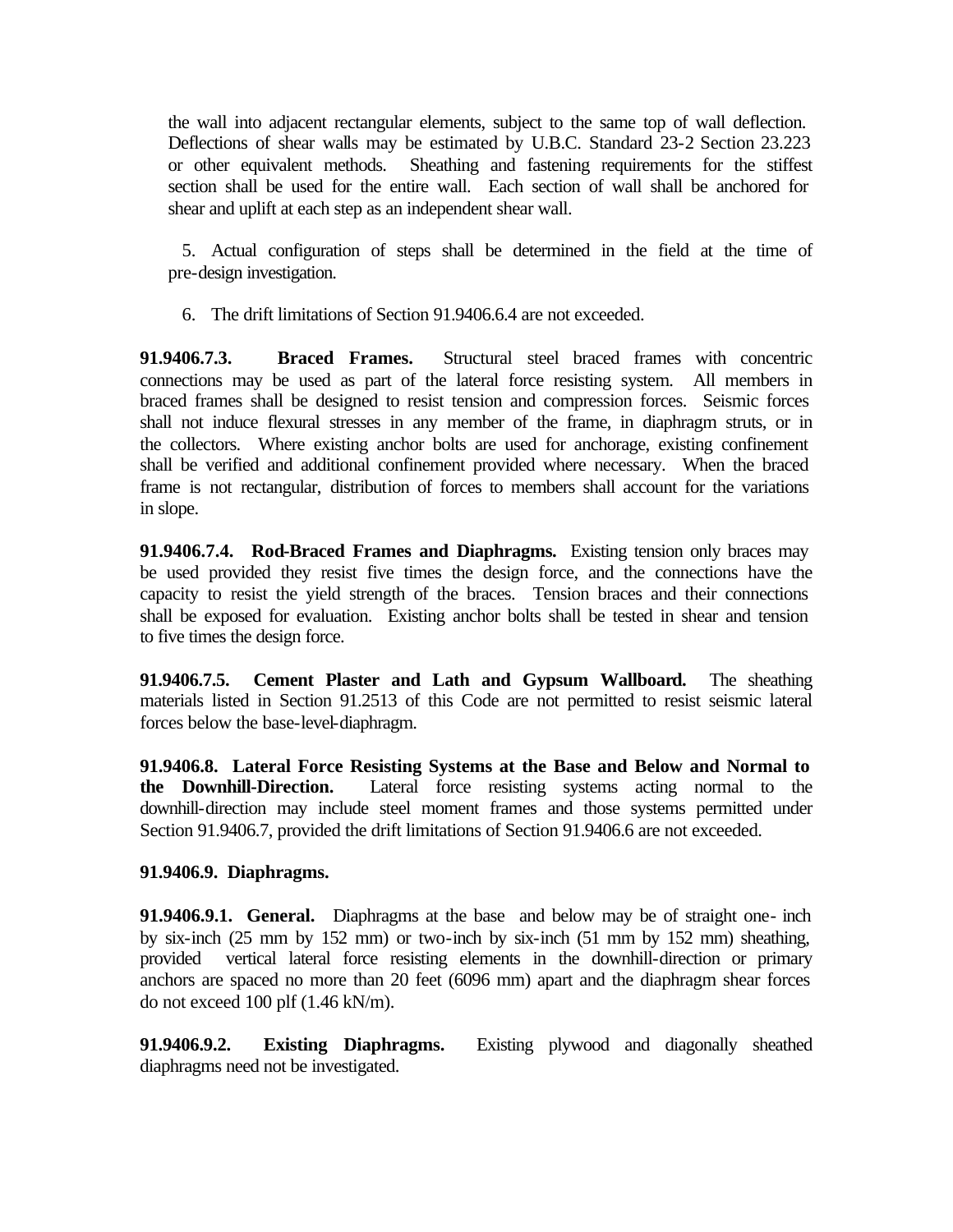**91.9406.9.3. Existing Cantilevered Diaphragms.** Existing cantilevered wood diaphragms are acceptable provided they do not cantilever more than one-half the diaphragm backspan (anchor span).

**91.9406.9.4. Wood Diaphragm Rotation.** Diaphragm rotation is not permitted in resisting lateral forces.

# **91.9406.10. Steel Beam to Column Connections.**

**91.9406.10.1. General.** All steel beam to column connections shall be braced at supports and locations of concentrated loads. The beam to column connection shall be designed to prevent rotation of the beam.

**91.9406.10.2. Steel Beams.** Steel beams shall have stiffener plates installed on each side of the beam web at the column supports and points of concentrated load. The stiffener plates shall be welded to each beam flange and beam web. This requirement applies at the base and below and only to those connections which are part of the lateral load resisting system or lateral load path.

**91.9406.10.3. Column Bracing.** All single length multi-level height columns shall be braced in each orthogonal direction at each diaphragm level.

## **91.9406.11. Foundations.**

**91.9406.11.1. Existing Foundations.** Foundation soundness shall be verified by the engineer or architect. Foundation types such as unreinforced masonry, stone and ungrouted concrete block and unreinforced concrete shall be retrofitted to resist lateral loads applied through the diaphragm anchors.

**91.9406.11.2. Damaged Foundations.** Damaged foundations shall be evaluated by the engineer or architect. Cracks in excess of 1/8 inch (3.2 mm) or differential displacement in excess of 1/4 inch (6.4 mm) shall be further investigated and repaired where necessary. Specifications for the restoration of the earth to wood separation shall be included and be made a part of the plans.

**91.9406.11.3. Stud Wall Attachment.** Shot pinned anchors shall not be used to resist lateral forces. Lateral force resisting systems which utilize shot pins shall be retrofitted with approved drilled anchors.

**91.9406.11.4. Existing Framing Connections.** Deteriorated framing and connections shall be repaired or replaced.

**91.9406.11.5. Metal Connectors.** Metal connectors shall not be in contact with, or below earth unless the connectors are hot dipped galvanized and further protected from earth with four inches of concrete.

## **91.9406.12. Existing Materials.**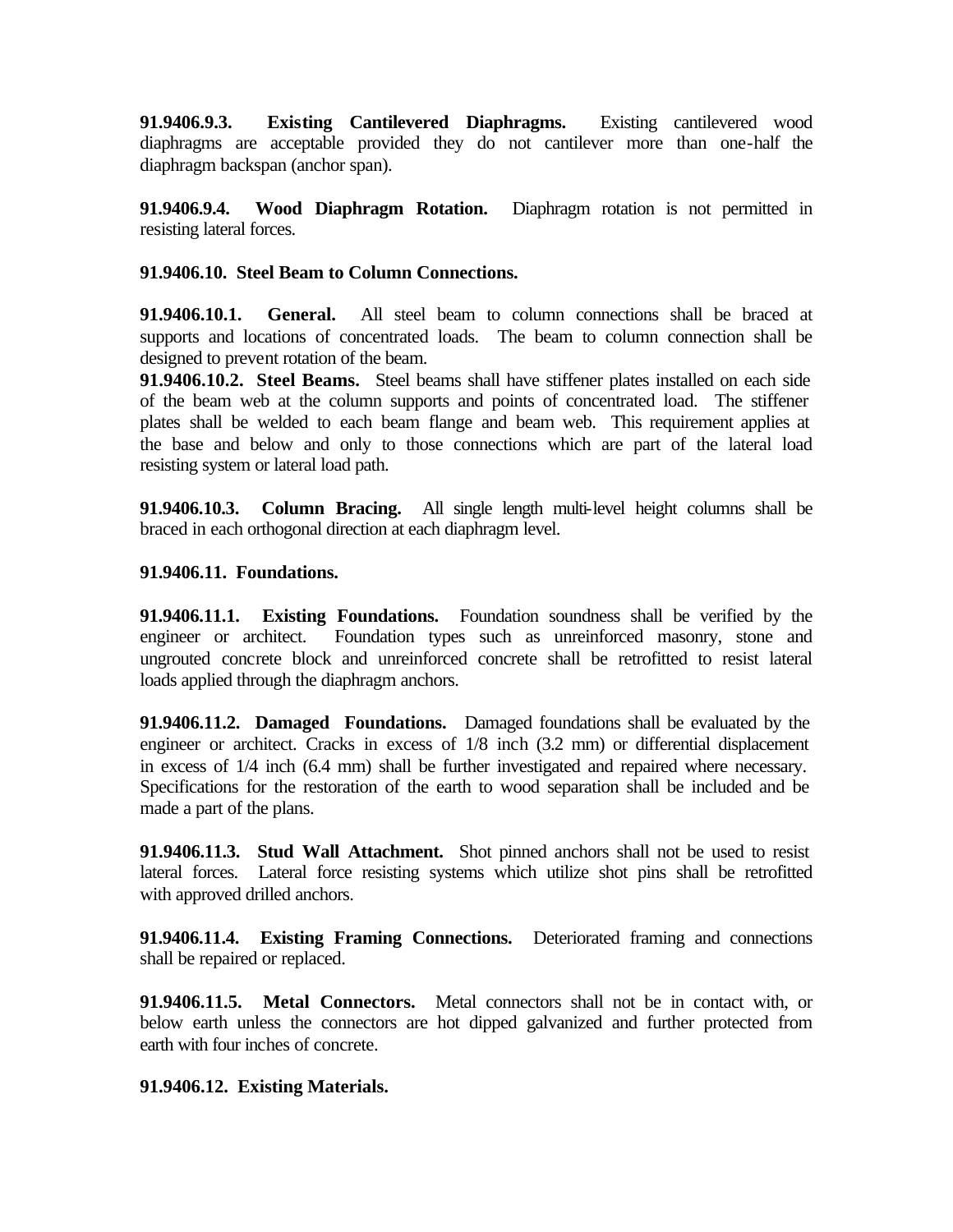**91.9406.12.1. Allowable Stresses.** Existing materials may be used as part of the lateral load-resisting system provided that the stresses in these materials do not exceed the values shown in Table 94-A.

## **SEC. 91.9407. HISTORICAL BUILDINGS. (Amended by Ord. No. 172,592, Eff. 6/28/99, Oper. 7/1/99.)**

**Qualified Historical Buildings** shall be allowed to use alternate building regulations or deviations from this division in order to preserve their original or restored architectural elements and features. See Section 91.8119 for these standards.

#### **SEC. 91.9408. QUALITY CONTROL. (Added by Ord. No. 171,258, Eff. 8/30/96.)**

**91.9408.1. General.** All hillside building construction shall comply with the requirements specified in this section.

**91.9408.2. Department Called Inspections. (Amended by Ord. No. 172,592, Eff. 6/28/99, Oper. 7/1/99.)** All anchors installed in accordance with Sections 91.9406.2, 91.9406.3 and 91.9406.4 shall be inspected by the Department prior to installation of any construction which might restrict access to the anchors or prevent a visual inspection from the floor level above the anchors.

**91.9408.3. Structural Observation by the Engineer or Architect of Record.** The owner shall employ the engineer or architect of record, or other engineer or architect designated by the engineer or architect of record, to perform structural observations as required by Section 91.1702.

**91.9408.4. Anchor Installation.** No installed anchor shall be covered prior to all required Department framing inspections and structural observation by the architect or engineer.

#### **SEC. 91.9409. INFORMATION REQUIRED ON PLANS. (Added by Ord. No. 171,258, Eff. 8/30/96.)**

**91.9409.1. General.** The licensed engineer or architect responsible for the seismic analysis of the building shall record the information required by this section on the approved plans. The plans shall accurately reflect the results of the engineering investigation and design and show all pertinent dimensions and sizes for plan review and construction. The plans shall show existing framing construction, diaphragm construction, proposed primary, alternate and secondary anchors, proposed shear walls and collectors for the base and below. All structural elements that are part of the design including existing nailing, anchors, ties, and collectors, shall be shown on the plans. The plans shall indicate existing construction that has not been exposed and needs verification at the time of construction.